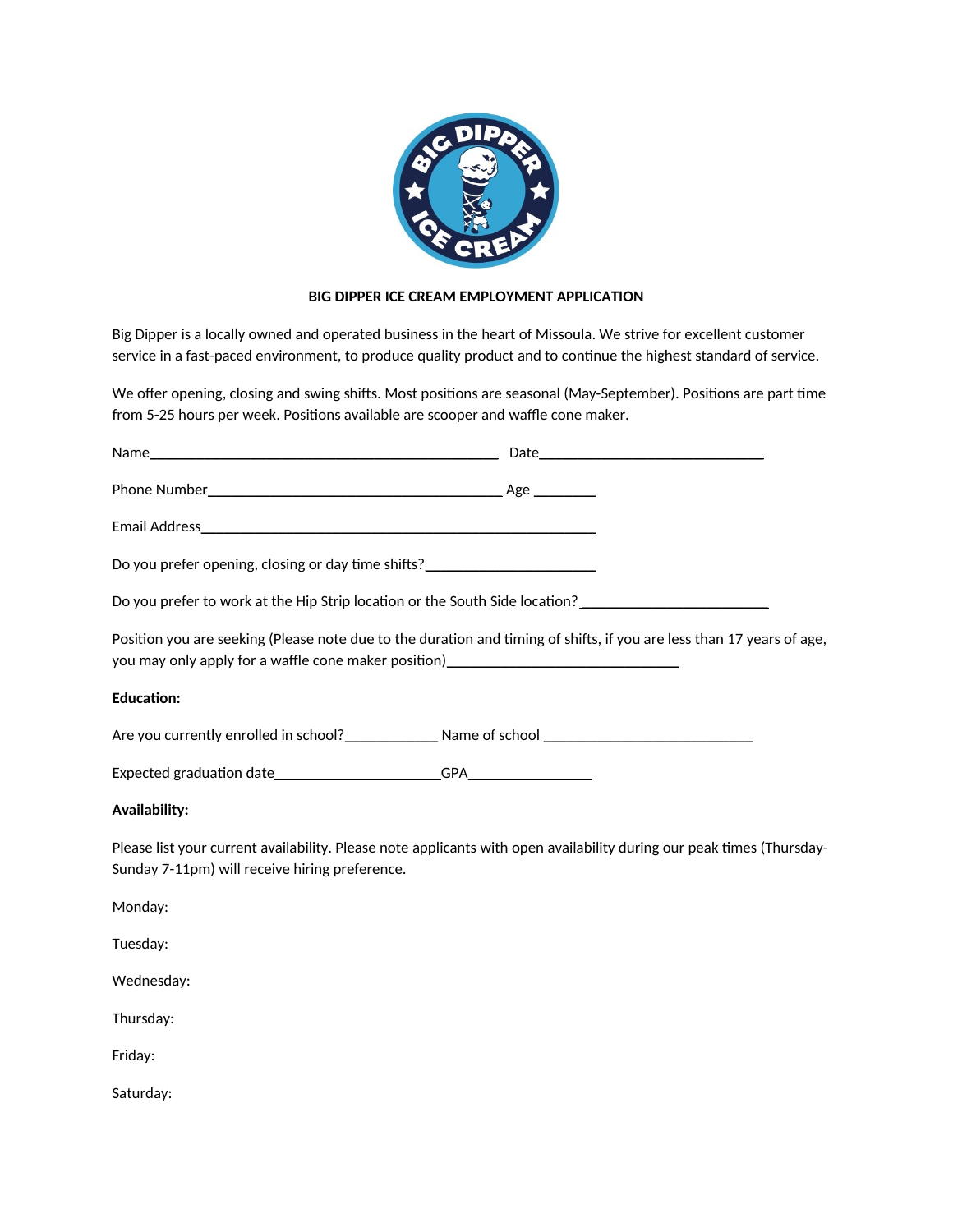Sunday:

Do you have vacations planned?

## **Job Experience:**

Please list your three most recent employers below.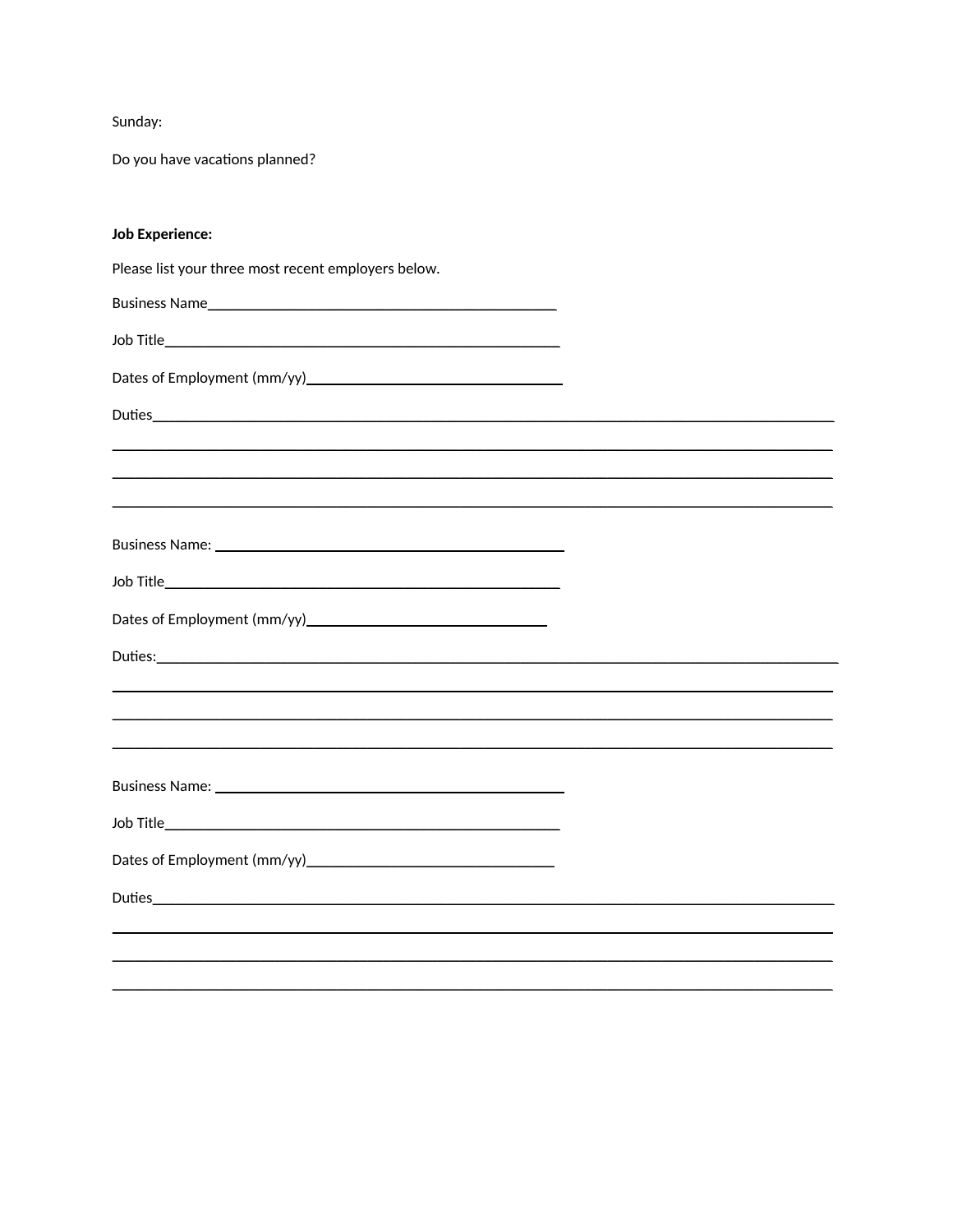Please list any volunteer work:

| Please list three references, personal or professional: |  |
|---------------------------------------------------------|--|
|                                                         |  |
|                                                         |  |
|                                                         |  |
|                                                         |  |
|                                                         |  |
|                                                         |  |
|                                                         |  |
|                                                         |  |
|                                                         |  |
| Let's get to know you!                                  |  |
|                                                         |  |
| Why do you want to work at Big Dipper?                  |  |
|                                                         |  |
|                                                         |  |
|                                                         |  |